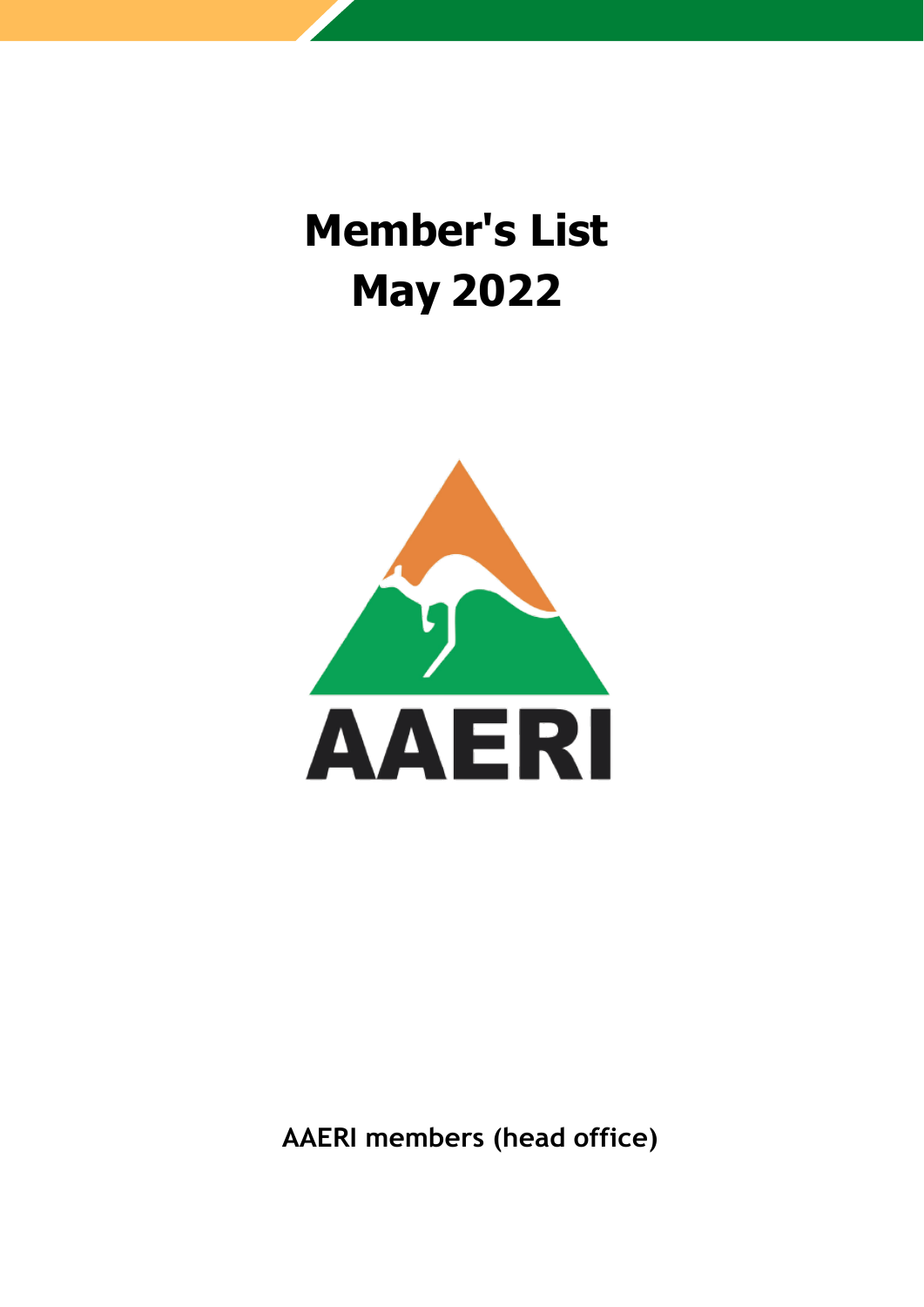# **West India**



| <b>West Region - 2022</b> |                |                                              |                                |
|---------------------------|----------------|----------------------------------------------|--------------------------------|
| S.No.                     | R.No.          | <b>Company Name</b>                          | <b>Email ID</b>                |
| 1                         | $\mathbf{1}$   | <b>Avenues Overseas</b>                      | ambika@avenuesoverseas.in      |
| $\overline{2}$            | $\overline{2}$ | <b>Aussizz Group</b>                         | paras.panchal@aussizz.com      |
| 3                         | 3              | <b>Competitive Careers Private Ltd</b>       | rupesh@competitivecareers.in   |
| 4                         | 4              | <b>Education World</b>                       | info@educationworld.co.in      |
| 5                         | 5              | <b>EDWISE International</b>                  | sushil@edwsieinternational.com |
| 6                         | 6              | <b>GEEBEE Education Pvt Ltd</b>              | upesh@geebeeworld.com          |
| $\overline{7}$            | $\overline{7}$ | KC Overseas Education Pvt Ltd.               | pankaj@studies-overseas.com    |
| 8                         | 8              | <b>Kumar Marketing Services</b>              | ashwin@kumardirect.com         |
| 9                         | 9              | <b>Neptune Educational Consultants (NEC)</b> | parin.shah@neptune-edu.com     |
| 10                        | 10             | <b>Planet Education</b>                      | gagan@planeteducation.info     |
| 11                        | 11             | <b>Precious Education Consultant</b>         | hetal@preciousedu.in           |
| 12                        | 12             | Pyramid Foreign                              | vikram.pyramid@gmail.com       |
| 13                        | 13             | Southern Seas Education                      | vsukhia@southernseas.com       |
| 14                        | 14             | <b>Take Off Educational Consultants</b>      | rahul@takeoffeducation.com     |
| 15                        | 15             | <b>Trans Globe</b>                           | admin@transglobe-edu.com       |
| 16                        | 16             | Uniworld Education                           | manish@uniworldeducation.com   |
| 17                        | 17             | <b>Velox Overseas Education</b>              | veloxeducation@gmail.com       |
| 18                        | 18             | Shreedhar International                      | visastatus@gmail.com           |
| 19                        | 19             | <b>GEC International Study Centre</b>        | vinod.gambtoo@gmail.com        |
| 20                        | 20             | <b>BitTrack Consultants Pvt Ltd</b>          | hemant@bittrack.com            |
| 21                        | 21             | Rao Overseas Consultancy Pvt Ltd.            | sajid.teli@raoconsultants.com  |
| 22                        | 22             | Imperial School and Study Centre Pvt.ltd     | accounts@issc.in               |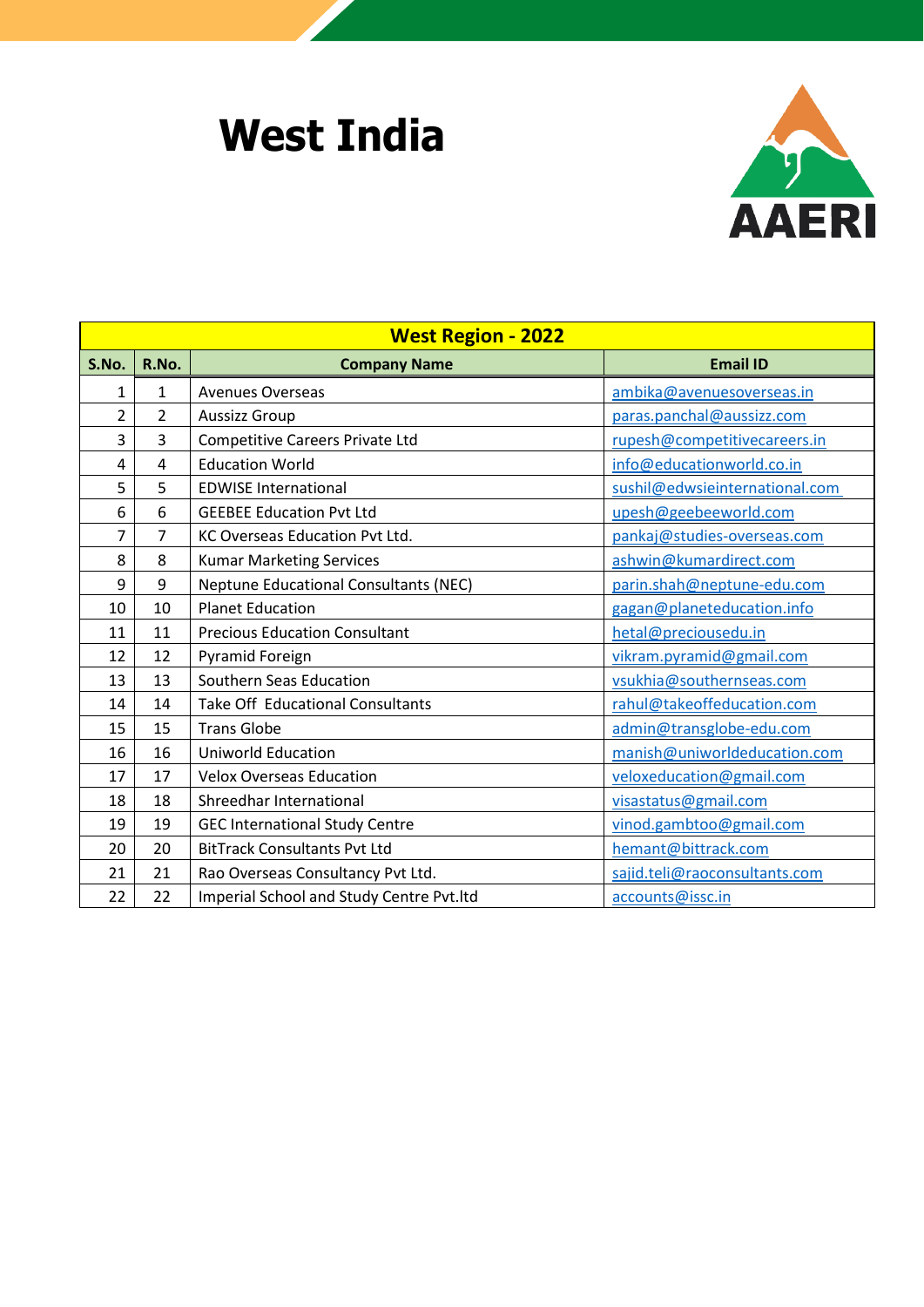# **South India**



| <b>South Region - 2022</b> |               |                                        |                        |
|----------------------------|---------------|----------------------------------------|------------------------|
|                            | R.No          | <b>Company Name</b>                    | <b>Email ID</b>        |
| 23                         | $\mathbf{1}$  | <b>ABE Services</b>                    | abeservices@gmail.com  |
| 24                         | $\mathcal{P}$ | Campus Abroad                          | corp@campus-abroad.com |
| 25                         | 3             | <b>Dillinger Consultants</b>           | rdilinger@gmail.com    |
| 26                         | 4             | <b>Education Matters</b>               | vijayn@edmat.org       |
| 27                         | 5             | <b>Education Overseas Academy</b>      | balaji@eoaindia.com    |
| 28                         | 6             | <b>Global Educational Consultants</b>  | manoj@globaledu.in     |
| 29                         | 7             | <b>International Academy</b>           | ia.offer@gmail.com     |
| 30                         | 8             | Mancomp Professional Services (P) Ltd. | mancomp.edu@gmail.com  |
| 31                         | 9             | MWT Education Consultancy Pvt Ltd.     | dini@mwt.co.in         |
| 32                         | 10            | Naipunnya International                | ponthempilly@gmail.com |
| 33                         | 11            | <b>Overseas Educational Services</b>   | admin@oesedu.com       |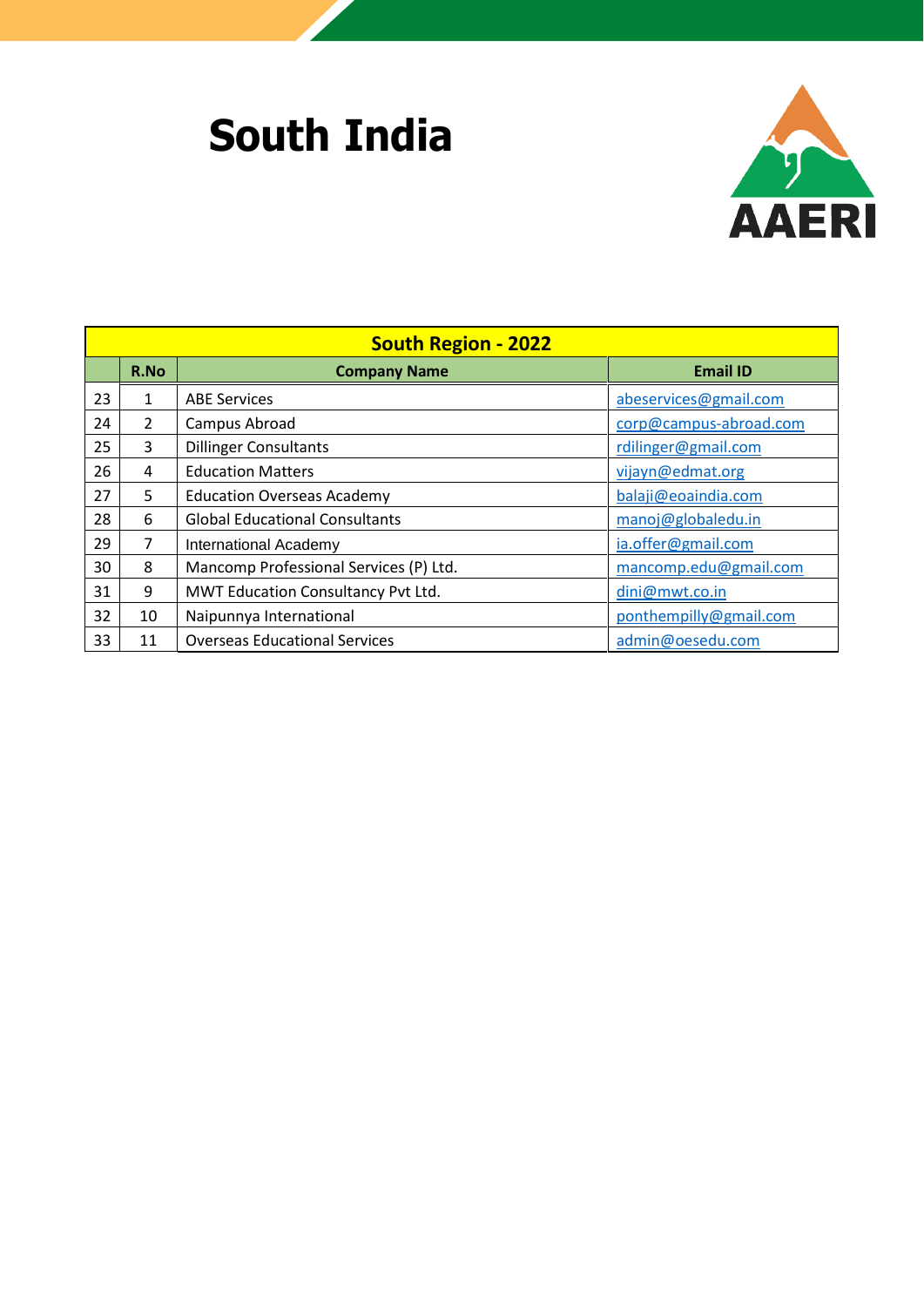### **South East India**



| <b>South East Region - 2022</b> |                |                                        |                                |
|---------------------------------|----------------|----------------------------------------|--------------------------------|
|                                 | R.No           | <b>Company Name</b>                    | <b>Email ID</b>                |
| 34                              | 1              | <b>Adept Overseas Education</b>        | veeresh@adeptconsultants.co.in |
| 35                              | $\overline{2}$ | Ascent Consulting Abroad Studies LLP   | rathan@ascentconsulting.in     |
| 36                              | 3              | <b>Atlas Consultants</b>               | nishiborra777@gmail.com        |
| 37                              | 4              | Envoy Consultants Pvt Ltd.             | kishore@envoyconsultants.com   |
| 38                              | 5              | Gateway Abroad                         | samir@gatewayabroad.com        |
| 39                              | 6              | <b>Global Reach</b>                    | ravi@globalreachonline.com     |
| 40                              | $\overline{7}$ | <b>Global Tree</b>                     | srikar@globaltree.in           |
| 41                              | 8              | <b>Hyderabad Overseas Consultants</b>  | sanjeev@hyderabadoverseas.com  |
| 42                              | 9              | Impel Overseas Consultants Ltd.        | amrut@impeloverseas.com        |
| 43                              | 10             | New Edge Overseas Consultants Pvt Ltd. | dayakar@newedgecs.com          |
| 44                              | 11             | Read Abroad Consultants Pvt Ltd.       | readabroad@gmail.com           |
| 45                              | 12             | Seven Seas                             | sevenseas2@gmail.com           |
| 46                              | 13             | Storm Education Group Pvt Ltd.         | srinivas@scsedu.com            |
| 47                              | 14             | Storm International Group (SIG)        | vamsi.parvataneni@scgpvt.com   |
| 48                              | 15             | V & U Intellect Consultants            | vuintellect@hotmail.com        |
| 49                              | 16             | <b>VGC International</b>               | vgcinternational@gmail.com     |
| 50                              | 17             | <b>Victoria Education Consultants</b>  | venuvictoria@gmail.com         |
| 51                              | 18             | Victoria Consultants                   | victoria.ashoknagar@gmail.com  |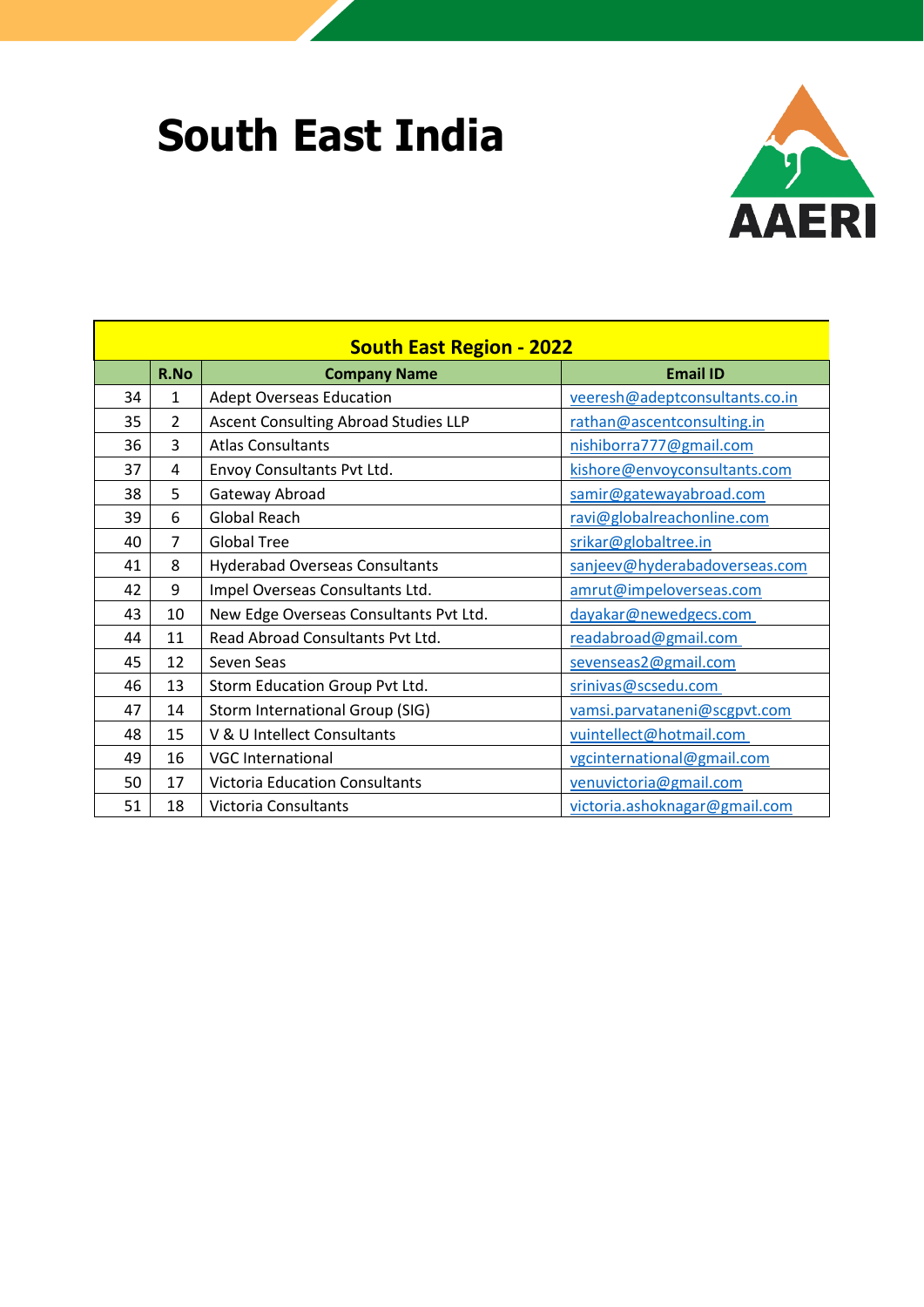# **Chandigarh**



| <b>Chandighar Region - 2022</b> |                |                                                        |                                  |
|---------------------------------|----------------|--------------------------------------------------------|----------------------------------|
|                                 | R.No           | <b>Company Name</b>                                    | <b>Email ID</b>                  |
| 52                              | 1              | <b>Asia Pacific Education Consultants</b>              | vikas@asiapacificgroup.com       |
| 53                              | $\overline{2}$ | Auscan Consultants India Ltd                           | jaggisunil@hotmail.com           |
| 54                              | 3              | Canam UniSearch                                        | education@canamgroup.com         |
| 55                              | 4              | Charms Education and Immigration Services Pvt Ltd      | accounts@charms.co.in            |
| 56                              | 5              | <b>Connect Overseas</b>                                | n.chawla@connectoverseas.com     |
| 57                              | 6              | <b>IEC Consultants</b>                                 | info@iecindia.net                |
| 58                              | $\overline{7}$ | Jupiter Study Abroad Consultants Pvt Ltd.              | management@jupiterconsultants.in |
| 59                              | 8              | Navigators Overseas Solutions Pvt Ltd.                 | navigators_chd@yahoo.com         |
| 60                              | 9              | Oasis Immigration and Educational Consultants Pvt Ltd. | manish@oasisconsultancy.com      |
| 61                              | 10             | <b>Oceanic Consultants</b>                             | Naresh.G@ocagroup.com            |
| 62                              | 11             | <b>Target Consultancy</b>                              | enquiry@targetconsultancy.com    |
| 63                              | 12             | <b>Touchstone Educational</b>                          | ashutosh.a@touchstoneedu.com     |
| 64                              | 13             | West Highlander                                        | agm@westhighlander.com           |
| 65                              | 14             | Western Overseas Study Abroad Pvt Ltd                  | pardeep@western-overseas.com     |
| 66                              | 15             | Five Star Educational Services Pvt Ltd                 | info@fivestaredu.com             |
| 67                              | 16             | <b>AusNz Education Pyt Ltd</b>                         | info@ausnzeducation.com.au       |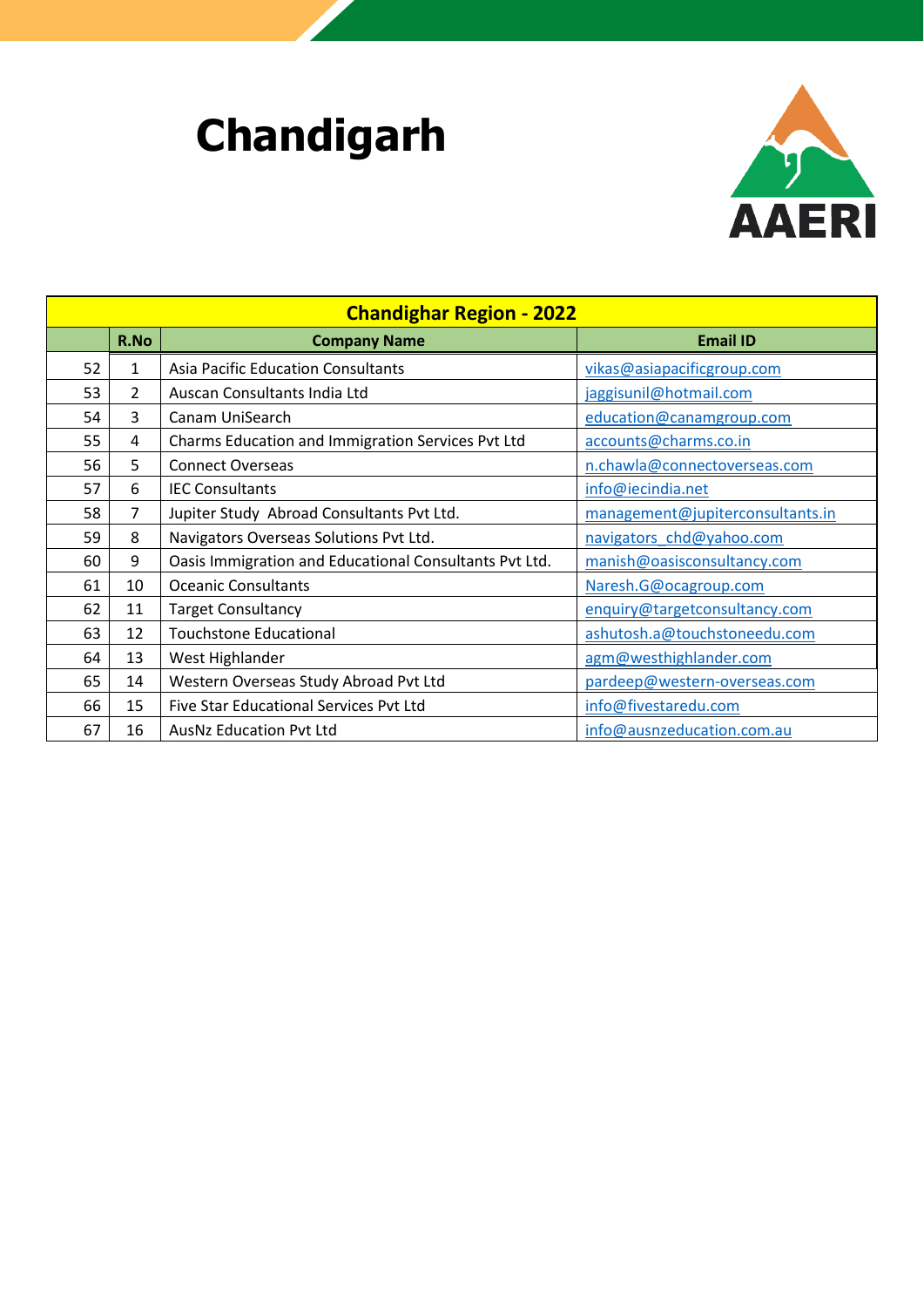#### **New Delhi**



| <b>New Delhi Region - 2022</b> |                |                                                 |                                  |
|--------------------------------|----------------|-------------------------------------------------|----------------------------------|
|                                | R.No           | <b>Company Name</b>                             | <b>Email ID</b>                  |
| 68                             | 1              | AB Educational avenues Pvt Ltd.                 | abhutani17@gmail.com             |
| 69                             | $\overline{2}$ | <b>Abroad Education Consultants</b>             | m.agrawal@aecoverseas.com        |
| 70                             | 3              | <b>ACME Overseas</b>                            | gurjinder@acmeoverseas.com       |
| 71                             | $\overline{4}$ | <b>AECC India Pvt Ltd</b>                       | ankur.agarwal@aeccglobal.com     |
| 72                             | 5              | <b>Blue Sky Immigration</b>                     | shayaz@blueskyconsultancy.com    |
| 73                             | 6              | Chetanya Career Consultants Pvt Ltd.            | abhishek@chetanyacareers.com     |
| 74                             | $\overline{7}$ | Discover Matrix Private Ltd.                    | daisychhokar@gmail.com           |
| 75                             | 8              | Espire Education Pvt Ltd.                       | shahina@espireeducation.com      |
| 76                             | 9              | Global Immigration Consultancy Inc (Visa House) | ajay@visahouse.net               |
| 77                             | 10             | <b>Global Opportunities</b>                     | ceo@global-opportunities.net     |
| 78                             | 11             | Globe Edification Pty Ltd.                      | bsidhu@globedu.net               |
| 79                             | 12             | Guleria & Guleria Consultants                   | guls knp@yahoo.com               |
| 80                             | 13             | Horizon Overseas Studies Pvt Ltd                | study@thehorizon.in              |
| 81                             | 14             | IAE Global India                                | ajitpal@iaeglobalindia.net       |
| 82                             | 15             | IDP Education India Pvt Ltd.                    | pratibha.sen@idp.com             |
| 83                             | 16             | Infinite Opportunities Abroad                   | gaurav@infinitegroup.org         |
| 84                             | 17             | <b>Inter Global Educational Consultants</b>     | interglobal@rediffmail.com       |
| 85                             | 18             | <b>Johar Education Center</b>                   | joharbubbly@gmail.com            |
| 86                             | 19             | KAAISER Services Pvt Ltd.                       | kapil@kaaiser.com                |
| 87                             | 20             | Kangaroo Studies Pvt Ltd                        | g.kumar@kangaroostudies.com      |
| 88                             | 21             | N AND N Chopra Consultants Pvt Ltd              | natasha@thechopras.com           |
| 89                             | 22             | PAC ASIA Services Pvt Ltd                       | pbhatia@pacasia.org              |
| 90                             | 23             | Perfect Excel Studies Pvt Ltd                   | excelst@perfectexcel.org         |
| 91                             | 24             | Ryan Consultants Pvt Ltd                        | rahul@ryanconsultants.com        |
| 92                             | 25             | <b>SAAR Career Consultancy Pvt Ltd</b>          | jindal.saar@gmail.com            |
| 93                             | 26             | <b>SIEC Education Private Limited</b>           | anu@siecindia.com                |
| 94                             | 27             | <b>Study Square Education Pvt Ltd</b>           | info@studysquare.com             |
| 95                             | 28             | Turning Point Studies Consultants Pvt Ltd.      | study@turningpoint.in            |
| 96                             | 29             | <b>VIEC</b>                                     | vinod.malhotra@vieceducation.com |